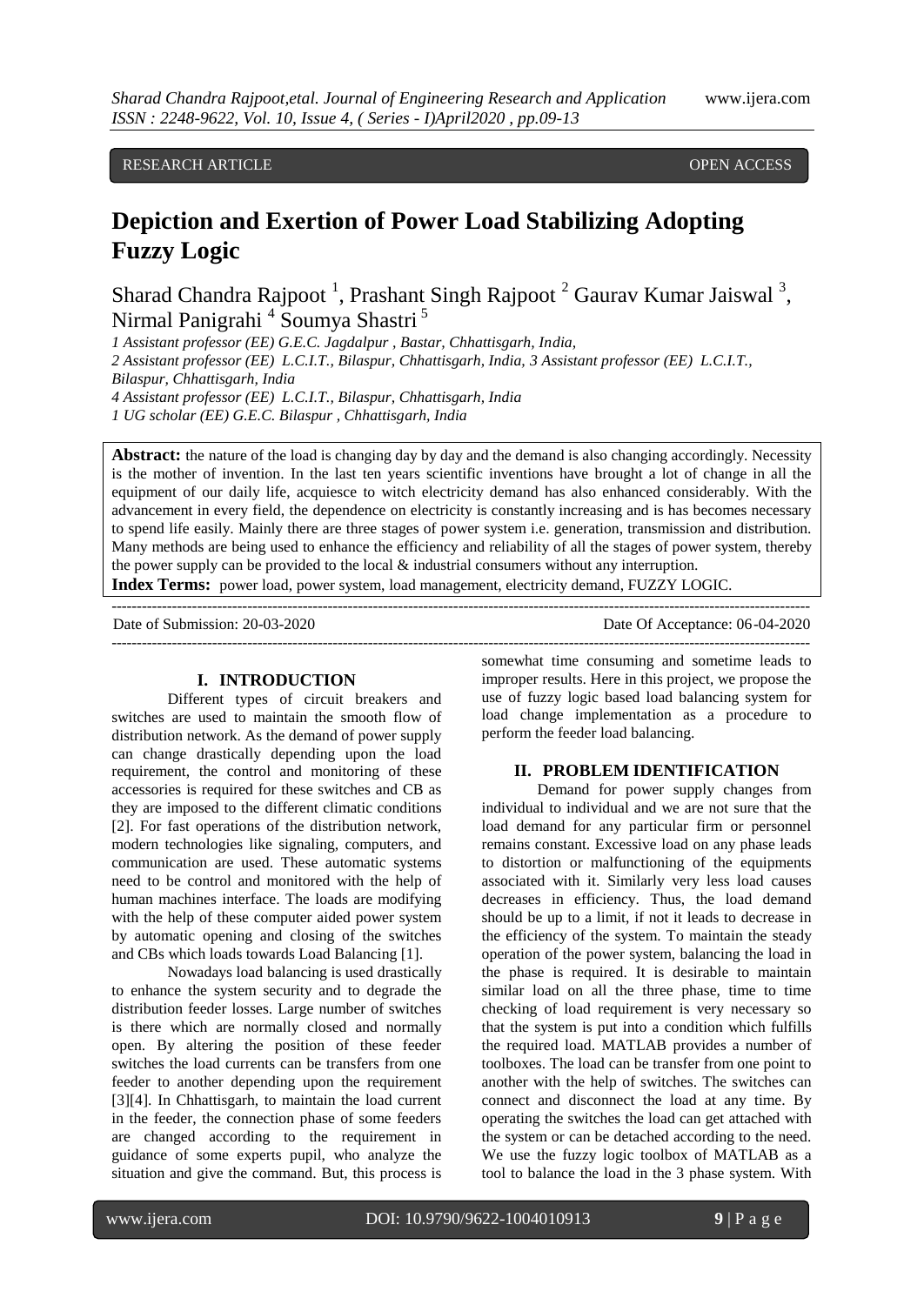the help of fuzzy logic we can reach to a position where it can be easily determined as how much load we need to add or subtract from the power system to maintain a favorable condition which is acceptance by all. We are using fuzzy Logic as it is easy to implement, and work on simple language.

# **III. METHODOLOGY**

# **Introduction of Power System**

Demand of electrical energy is increasing day by day. The number of consumes are increasing still at a faster rate. And every effort is made to fulfill their need of electricity. An Electrical power system consists of generation, transmission and distribution units.

Load can be resistive, capacitive or inductive type. Sometimes a combination of these loads is also used. In a power system the load can be of three types. These are as follows:-

- 1. Industrial
- 2. Residential
- 3. Commercial

#### **Fuzzy Logic Controller**

Fuzzy Logic provides a more efficient and resourceful way to solve Control system. It is able to be applied to control systems and other applications in order to improve the efficiency and simplicity of the design process**.** A number of assumptions are implicit in a fuzzy control system design. A typical fuzzy logic controller is shown in figure 1



**Figure 1** fuzzy logic controller

The basic components of fuzzy logic controller are: There are five principal elements to a fuzzy logic controller:

- Fuzzification module (Fuzzifier).
- Knowledge base.
- Rule base.
- Inference engine.
- Defuzzification module (defuzzifier).

# **Advantages of Fuzzy Logic**

Fuzzy logic is conceptually easy to understand.

The mathematical concepts behind fuzzy reasoning are very simple. Fuzzy logic is a more intuitive approach without the far-reaching complexity.

With any given system, it is easy to layer on more functionality without starting again from scratch.

Fuzzy logic is tolerant of imprecise data.

Everything is imprecise if you look closely enough, but more than that, most things are imprecise even on careful inspection. Fuzzy reasoning builds this understanding into the process rather than tacking it onto the end.

 Fuzzy logic can model nonlinear functions of arbitrary complexity.

| Properties-The properties of fuzzy set is |  |  |  |
|-------------------------------------------|--|--|--|
| tabulated as follows:                     |  |  |  |

| <b>Commutativity</b>      | $A \cup B = B \cup A$                                      | $A \cap B = A \cap B$                                 |
|---------------------------|------------------------------------------------------------|-------------------------------------------------------|
| <b>Associativity</b>      | $A \cup (B \cup C) =$<br>$(A \cup B) \cup C$               | $A \cap (B \cap C) =$<br>$(A \cap B) \cap C$          |
| <b>Distributivity</b>     | $A \cup (B \cap C) =$<br>$(A \cup B) \cap (A$<br>$\cup C$  | $A \cap (B \cup C) =$<br>$(A \cap B) \cup (A \cap C)$ |
| <b>Idempotence</b>        | $A \cup A = A$                                             | $A \cap A = A$                                        |
| <b>Identity</b>           | $A \cup \phi = A \&$<br>$A\overline{\cup X}=\overline{X}$  | $A \cap \phi = \phi \&$<br>$A \cap X = A$             |
| Morgan's<br>De<br>Laws    | $(A \cup B)^c$<br>$=$<br>$A^c \cap B^c$                    | $(A \cap B)^c$<br>$=$<br>$A^c \cup B^c$               |
| <b>Absorption</b><br>Laws | $A\cup (A\cap B) =$<br>$\mathbf{A}$                        | $A \cap (A \cup B) = A$                               |
| <b>Transitivity</b>       | $A \subseteq B \subseteq C$<br>$\Rightarrow A \subseteq C$ |                                                       |

| <b>Involution</b>                             | $(A^{c})^{c} = A$      |                                                            |
|-----------------------------------------------|------------------------|------------------------------------------------------------|
| of<br>Law<br><b>Excluded</b><br><b>Middle</b> | $A \cup A^c \neq X$    | (Law of excluded<br>middle do not hold<br>for fuzzy sets)  |
| <b>of</b><br>Law<br><b>Contradicti</b><br>on  | $A \cap A^c \neq \phi$ | (Law<br>Ωf<br>Contradiction do not<br>hold for fuzzy sets) |

**Table 1** properties of fuzzy set

### **Balancing load using Fuzzy Logic toolbox**

So far we are considering a three phase system, where each phase is connected with a number of one hundred fifty loads. Thus, overall there are 450 loads connected to the distribution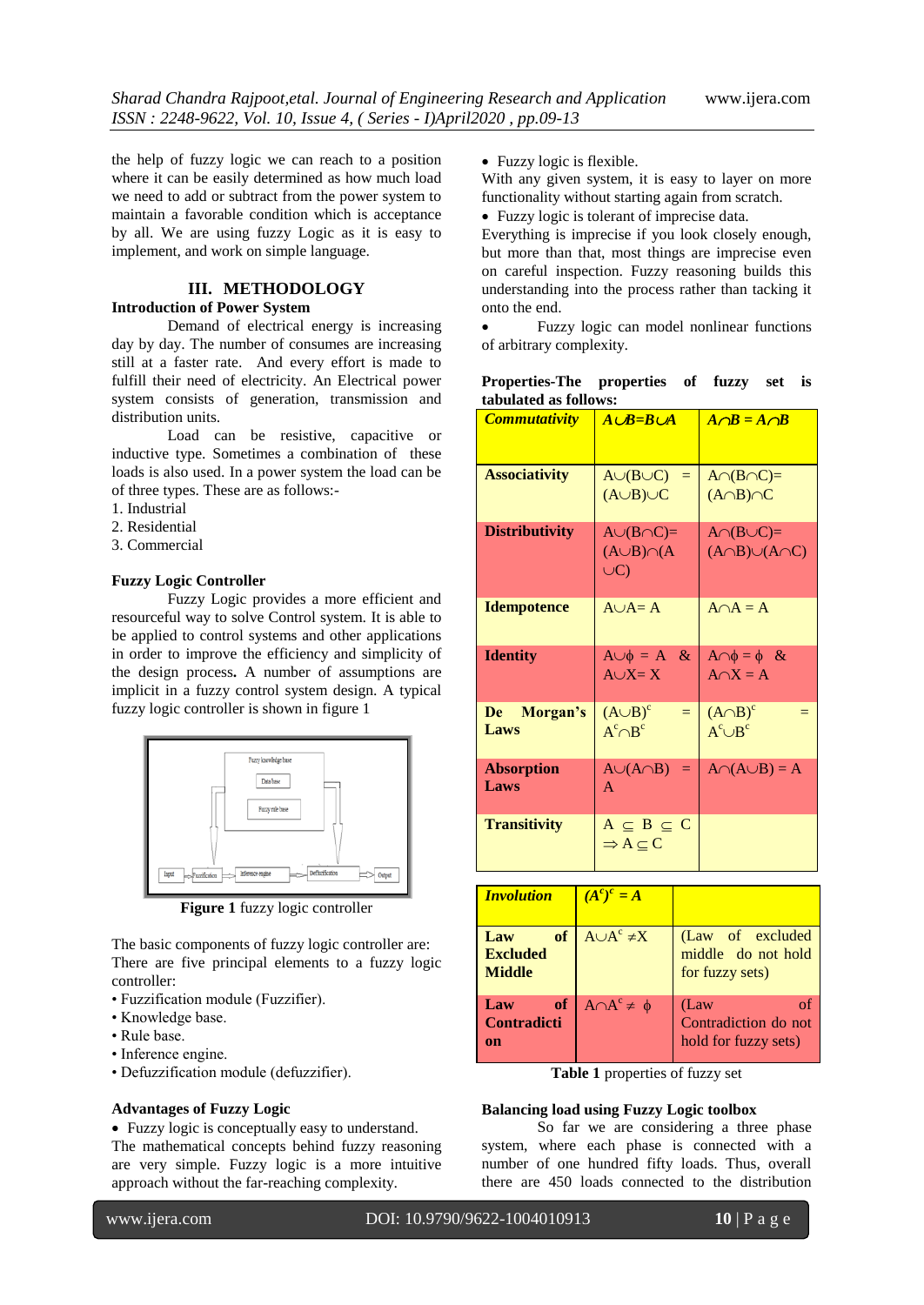feeder, where each load is connected to any one of the phase. We are designing the fuzzy logic controller which gives the amount of load to be subtracted or added to the phase to maintain the system in a reliable condition. The designing is done up to a level of 900 kW because after that balancing load is not possible as its overloading is just double than its maximum possible loading. At this situation, to avoid complete blackout and distortion of cables and transformer the load is to be removed from the system.

Variable define-We write fuzzy in the command window of MATLAB and after writing we press enter, we see the window of fuzzy logic is opened. Now, we have to assign the name to the input and output. Our input is the load, which is the average of all the three phases load, which is the sum of difference between each of two phase load divided by three. The output is named as change. Since, the load and change are the input and output variable they are expressed in kilowatt.

The steps to perform the balancing using fuzzy are as follows:-

|           |  | Step 1 To create the input variable and define the |  |  |  |  |
|-----------|--|----------------------------------------------------|--|--|--|--|
|           |  | membership function. The table and figures are as  |  |  |  |  |
| follows:- |  |                                                    |  |  |  |  |

| S.<br>No.      | Input(Load)<br>Description | Fuzzy<br>Nomenclature | <b>KW</b> Range |
|----------------|----------------------------|-----------------------|-----------------|
| 1              | Very<br>Less<br>Load       | <b>VLL</b>            | 0 to 140        |
| 2              | Less load                  | LL                    | 80 to 220       |
| 3              | Minimum<br>Less Load       | <b>MLL</b>            | 190 to 330      |
| 4              | Perfectly<br>Load          | PL                    | 310 to 450      |
| 5              | Single Over<br>Load        | SOL                   | 400 to 540      |
| 6              | Medium<br>Over Load        | <b>MOL</b>            | 500 to 640      |
| $\overline{7}$ | Over Load                  | <b>OL</b>             | 600 to 740      |
| 8              | Heavily<br>Over Load       | HOL                   | 700 to 900      |

**Table no. 2 Input variables**



**Figure 3** input membership plot of fuzzy logic Step 2 The output named change is assigned the values and we use eight membership function for these. The table and the figure are as follows:-

| S.<br>No.      | Input<br>(Load)<br>Description | Fuzzy<br>Nomenclature | <b>KW</b> Range     |
|----------------|--------------------------------|-----------------------|---------------------|
| 1              | High<br>Subtraction            | <b>HS</b>             | 450<br>to<br>300    |
| $\overline{c}$ | Subtraction                    | S                     | $-340$<br>to<br>200 |
| 3              | Medium<br>Subtraction          | <b>MS</b>             | $-220$ to $-70$     |
| 4              | Slight<br>Subtraction          | SS                    | $-115$ to 40        |
| 5              | Perfect<br>Addition            | PA                    | 0 to 140            |
| 6              | Medium<br>Addition             | MA                    | 80 to 220           |
| 7              | Large<br>Addition              | LA                    | 190 to 330          |
| 8              | Very Large<br><b>Addition</b>  | <b>VLA</b>            | 310 to 450          |

**Table no. 3 Output variables**



**Figure 4**. output membership plot of fuzzy logic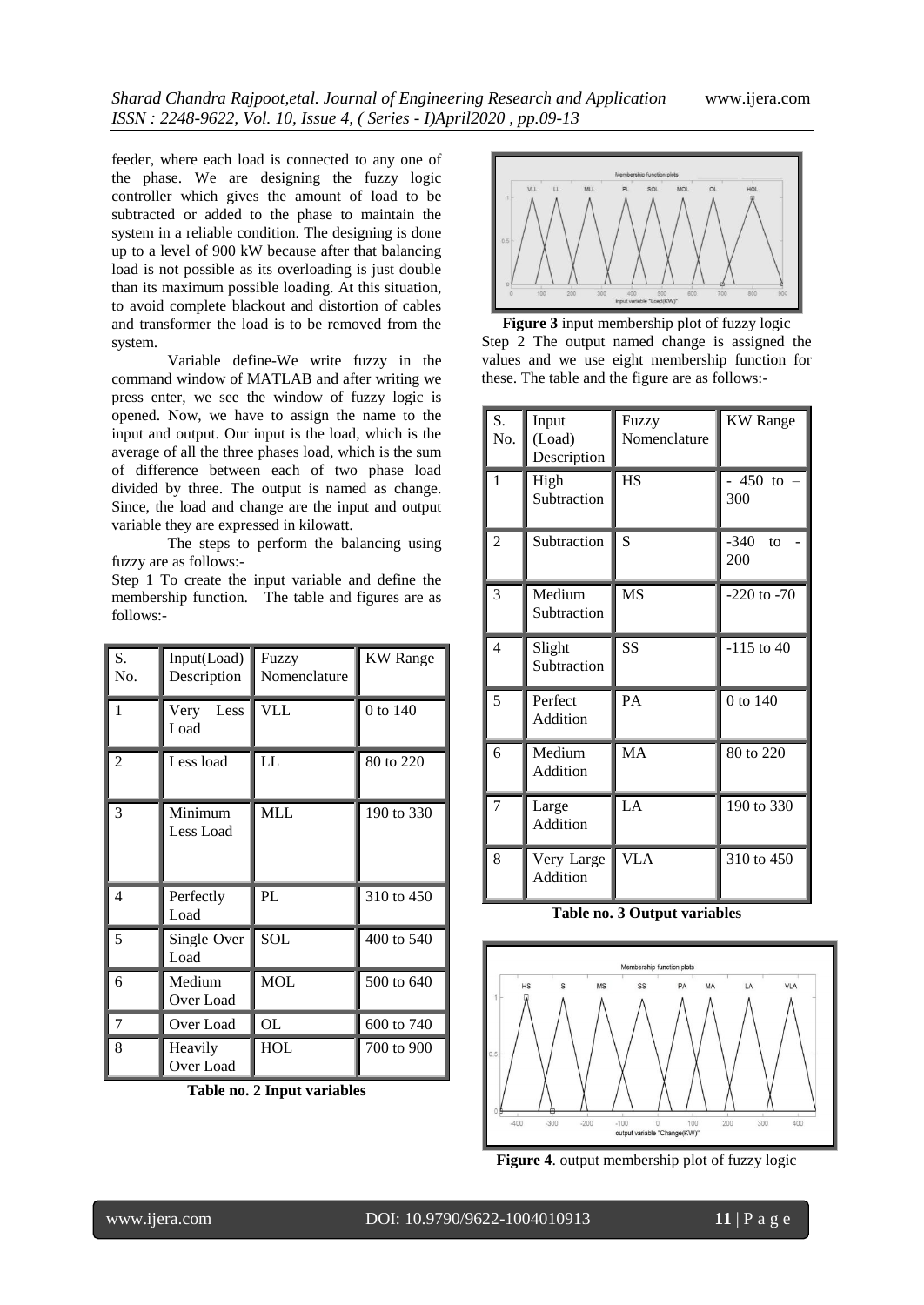Step 3 Fuzzy IF – THEN rules – fuzzy rules takes the form IF (condition) and THEN (actions), where conditions and actions ate linguistic variables respectively. The rules are as follows:-

| Rule No.       | <b>Rule Description</b>              |
|----------------|--------------------------------------|
|                | If Load is VLL then<br>Change is VLA |
| $\mathfrak{D}$ | If Load is LL then Change<br>is LA   |
| 3              | If Load is MLL then<br>Change is MA  |
| 4              | If Load is PL then Change<br>is PA   |
| 5              | If Load is SOL then<br>Change is SS  |
| 6              | If Load is MOL then<br>Change is MS  |
| 7              | If Load is OL then<br>Change is S    |
| 8              | If Load is HOL then<br>Change is HS  |

**Table no. 4 fuzzy rule base**

Step 4 Depending upon the input and output variables the fuzzy surface is shown.



**Figure 5** Fuzzy surface viewer

## **IV. RESULT**

The different changes in load required is shown against a load value.For every load condition i.e. very less load,medium over load etc.the changes are different according to the given rule in FIS Rule Editor.MATLAB fuzzy tool box [53] is used for getting the results. We take the example of input load of [700 420 160] kW for the three phase,and balance it using fuzzy logic.The graphs showing the input load and corresponding output change is as follows:



**Figure 6** (the input load is 700kW,the output change corresponds to this is -270Kw



**Figure 7** (the input load is 420kW, the output change corresponds to this is 16kW)



**Figure 8** (the input load is 160kW, the output change corresponds to this is 260kW).

If we take it like a matrix form of  $3\times1$ , we see that input load in kW

$$
\mathbf{Pin} = \begin{bmatrix} 700 \\ 420 \\ 160 \end{bmatrix}
$$
  
hange in kW is

And the load c

$$
P_{\text{fuzzy}} = \begin{bmatrix} -270 \\ 16 \\ 260 \end{bmatrix}
$$

Since we assume that the total change i.e. sum of plus sign load and minus sign load are not equal with each other, i.e.

.

 $\triangle$